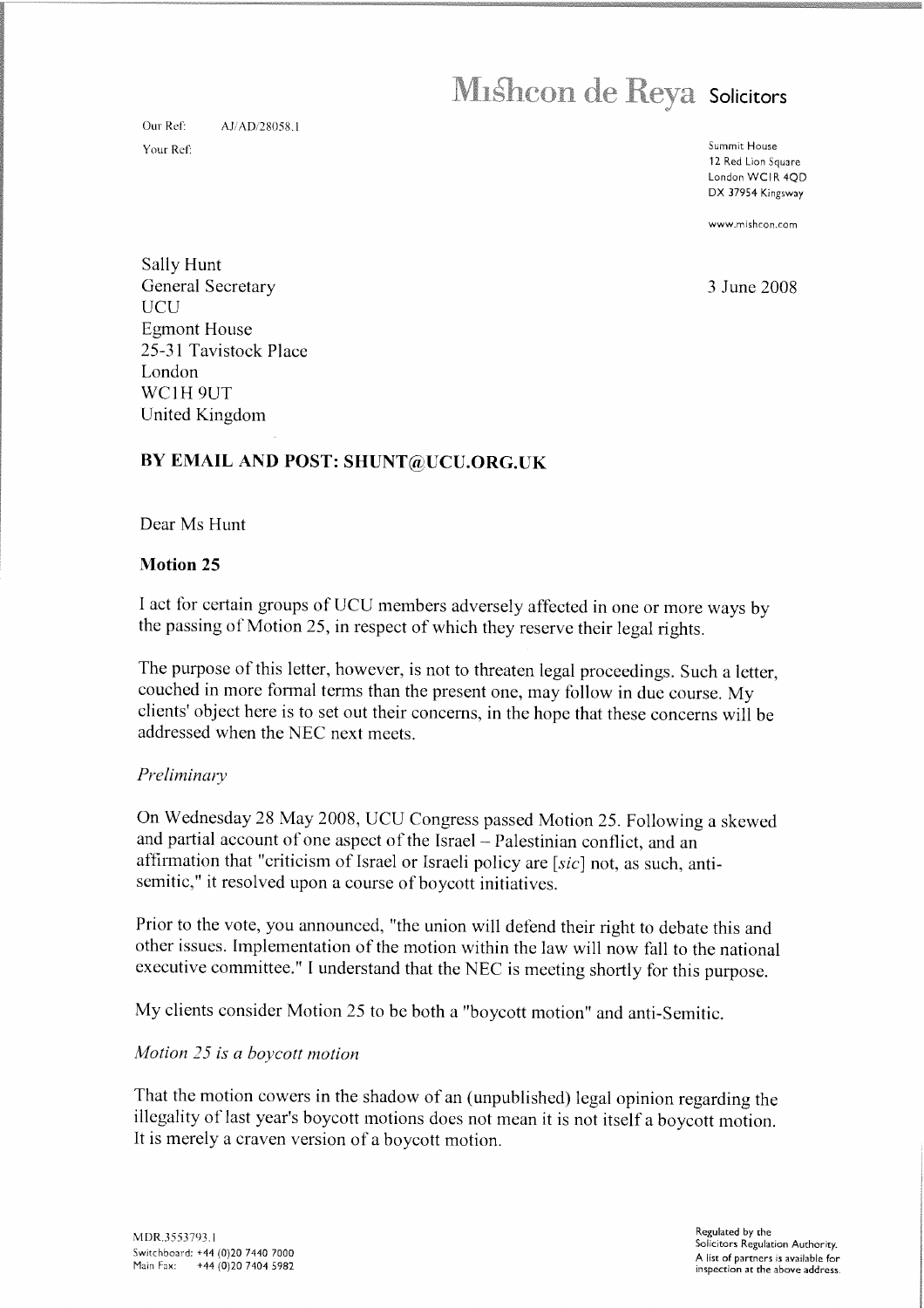## Mishcon de Reya Solicitors

The invitation to "colleagues ...to consider the moral and political implications of educational links with Israeli institutions," the commitment to distribute material intended to promote "discussion by colleagues of the appropriateness of continued educational links with Israeli academic institutions," and the resolution to "investigate [Ariel College] under the formal Greylisting Procedure," comprise the opening stages of a campaign of boycott. it would be dishonest to suggest otherwise.

### Motion 25 is anti-Semitic

Motion 25 is anti-Semitic because it is, in combination:

(i) Irrational, that is:

(a) It does not tiow from any general principle, <sup>g</sup>iven general application. On the contrary. It is no different in character to <sup>a</sup> motion that resolved to boycott all Jewish-owned businesses considered delinquent, but no other businesses, though similarly or more delinquent. Its promoters could not <sup>g</sup>ive <sup>a</sup> non-anti-Semitic answer to the question: why just those businesses?

(b) It is contrary to the equality principles that the UCU itself embraces, and which it constitutionally binds itself to promote.

(c) It is incoherent on its face. The merely "apparent complicity of most of the Israeli academy" cannot furnish the justification for any sanction by the union. What is "apparent" may not be real. in addition, the "complicity" identified by the Motion is not related to any specified vice, It is enough, it would seem, for the promoters and supporters of the Motion that Israeli academics are "apparently" complicit in some or all of the things that the Motion lists in its opening section. This should not, however, he enoug<sup>h</sup> for any rational or fairminded person.

### (ii) Continuous with episodes in anti-Semitism's history, that is, in

(a) Its completely false claim that attempts were made "to prevent UCU debating boycott of Israeli academic institutions," which rehearses the anti-Semitic trope that Jews endeavour to stifle free expression in pursuit of their own nefarious interests.

(b) Its stipulation that Jews ("Israeli colleagues") submit to questioning on their views as <sup>a</sup> precondition to continued collaboration with UCU members, which revives the anti-Semitic programme that what others may enjoy as of right, Jews must work for.

(c) Its conceptualising of the Israel / Palestine conflict as <sup>a</sup> melodrama (pure villain confronting pure victim), which reproduces the anti-Semitic scenario of wicked Jews preying upon defenceless and innocent gentiles.

(d) Its proposed boycott of Jews, which has been a staple of anti-Semitic programmes for at least <sup>800</sup> years. Indeed, the history of anti—Semitism is in substantial part the history of boycotts of Jews.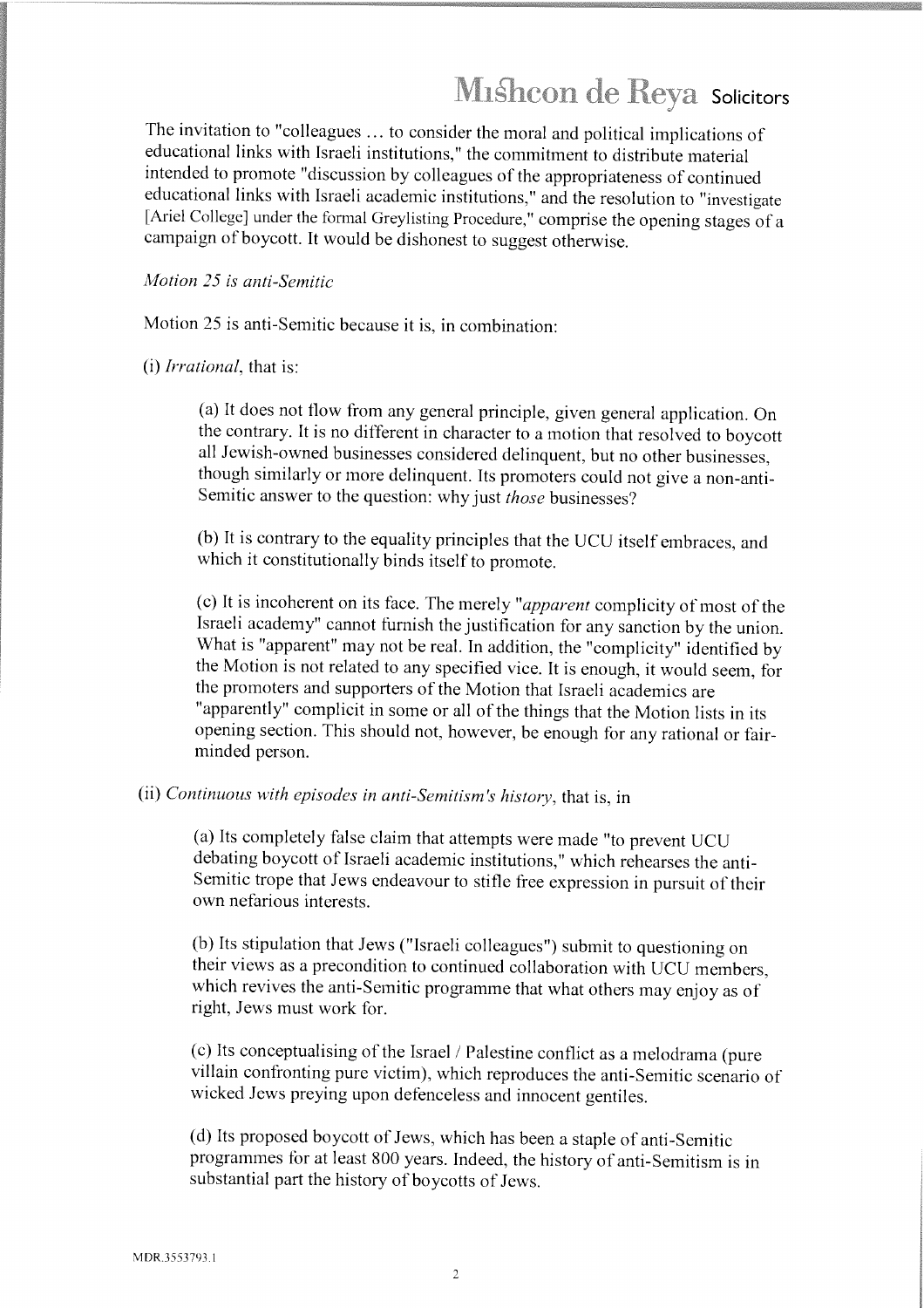# Mishcon de Reya Solicitors

(iii) Frivolous (both intellectually, and morally), that is, it is

(a) Indifferent to the pain it will cause Jewish members.

(b) Indifferent to anti-Semitism, by implication treating the charge of anti-Semitism as made in bad faith.

(c) Indifferent to the anti-Semitism it will foster.

(d) Dismissive of the possibility that some "criticism" of Israel may indeed be anti-Semitic, and fails to consider whether its own proposals fall within that category.

(e) Ignorant of/indifferent to the impact of <sup>a</sup> boycott campaign on Israeli society, and/or Palestinian society and/or research projects currently being undertaken by UCU members.

#### Causes of action

Of course, in the event that Motion <sup>25</sup> is not rescinded or otherwise treated as defunct by the NEC, litigation may well follow. The possible causes of action against the UCU and its trustees have been set out in detail in the unchallenged legal opinion obtained by Stop the Boycott (STB). and there is no need to repeat its contents here.

It is, however, worth elaborating the ambit of the likely claim against the UCU for harassment under s. 3A(1) of the Race Relations Act, that is, the creating of an intimidating, hostile, degrading, humiliating and / or offensive environment for Jewish members of the union and/or violating their dignity. Such <sup>a</sup> claim would rely upon, among other matters:

(a) The conduct of the boycott debate, which (contrary to Standing Orders) was not balanced.

(b) The moderating of the on-line forum for UCU members, known as the "Activists' List," which sanctions the open and incontinent expression of anti-Semitic opinion.

(c) The penalising of anti-boycott activists, by exclusion from the Activists' List or by causing manifestly unfounded allegations of racism against them to proceed to formal inquiry.

(d) The failure to engage adequately or at all with concern regarding the union's institutional anti-Semitism expressed by Jewish union members and by representative bodies of the Anglo-Jewish community.

(e) The failure to respond adequately to the Report of the Parliamentary Committee against Anti-Semitism.